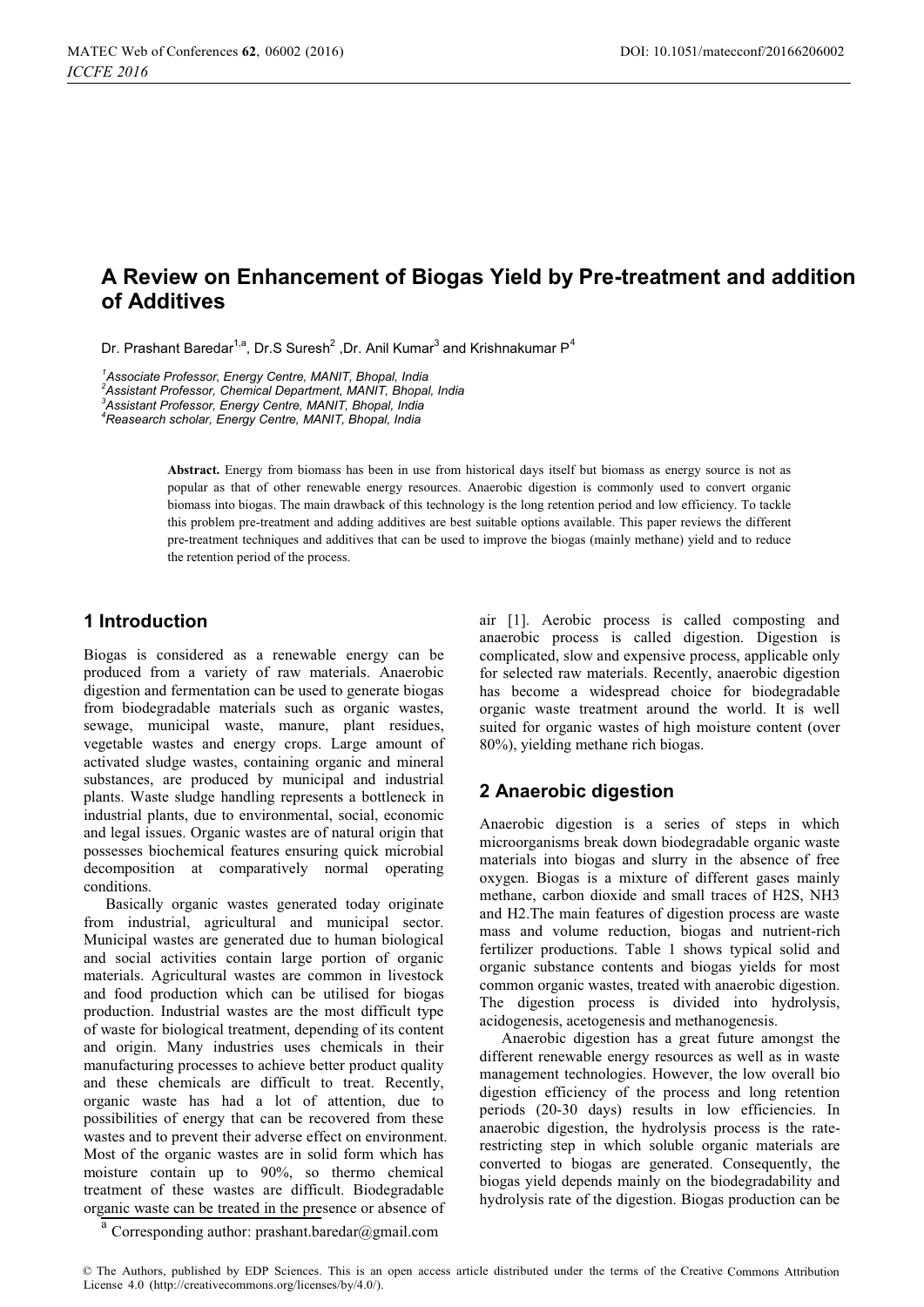improved by pre-treatment of the organic wastes and adding additives to the slurry. During pre-treatment, both solubilisation of particulate matter and biological decomposition of organic long chain polymers to small chain monomers takes place ie. cell walls of the organic

wastes are destroyed and extracellular polymeric substances are digested resulting in the conversion of organic material to a suitable form for easy digestion by acidogenic micro-organisms. Additive increases the microbial activity increasing the rate digestion process.

| Table 1. Types of organic wastes and their biogas yield [3]. |  |  |
|--------------------------------------------------------------|--|--|
|--------------------------------------------------------------|--|--|

| Organic waste                    | Total Solid <sup>[%]</sup> | Volatile Solid [%] | <b>Biogas</b> yield  |
|----------------------------------|----------------------------|--------------------|----------------------|
|                                  |                            |                    | $[m^3kg^{-1}$ of VS] |
| Municipal organic waste          | $15 - 30$                  | 80-95              | $0.5 - 0.8$          |
| Municipal wastewater sludge      | $3 - 5$                    | 75-85              | $0,3-0,5$            |
| <b>Brewery spent grain</b>       | $20 - 26$                  | 80-95              | $0.5 - 1.1$          |
| Yeast                            | $10 - 18$                  | 90-95              | $0.5 - 0.7$          |
| <b>Fermentation residues</b>     | $4 - 8$                    | 90-98              | $0.4 - 0.7$          |
| <b>Rumen content (untreated)</b> | $12 - 16$                  | 85-88              | $0.3 - 0.6$          |
| <b>Vegetable wastes</b>          | $5 - 20$                   | 76-90              | $0.3 - 0.4$          |
| Grass cuttings (from lawns)      | $20 - 37$                  | 86-93              | $0.7 - 0.8$          |
| Grass silage                     | $21 - 40$                  | 87-93              | $0.6 - 0.8$          |
| Corn silage                      | 20-40                      | 94-97              | $0.6 - 0.7$          |
| <b>Straw from cereals</b>        | $~10^{-8}$                 | 89-94              | $0.2 - 0.5$          |
| Cattle manure (liquid)           | $6 - 11$                   | 68-85              | $0.1 - 0.8$          |
| Cattle excreta                   | $25 - 30$                  | 75-85              | $0.6 - 0.8$          |
| Pig manure (liquid)              | $2 - 13$                   | $77 - 85$          | $0.3 - 0.8$          |
| Pig excreta                      | $20 - 25$                  | 75-80              | $0.2 - 0.5$          |
| Chicken excreta                  | $10-29$                    | 67-77              | $0.3 - 0.8$          |
| Sheep excreta                    | 18-25                      | 80-85              | $0.3 - 0.4$          |
| Horse excreta                    | $25 - 30$                  | 70-80              | $0.4 - 0.6$          |
| Whev                             | $4 - 6$                    | 80-92              | $0.5 - 0.9$          |

**Table 2.** Reviews on different pre-treatment methods to enhance AD using various substrates.

| Substrate       | Pretreatment           | Conclusions                                                          |  |
|-----------------|------------------------|----------------------------------------------------------------------|--|
| <b>OFMSW</b>    | All pretreatment       | Physical pretreatments are widely applied for OFMSW, whereas other   |  |
|                 | methods                | methods are not spread at industrial level                           |  |
| All organic     | All pretreatment       | The most popular pretreatment methods are thermal and ultrasonic for |  |
| substrates      | methods                | WWTP sludge, chemicalfor lignocellulosic substrates, and mechanical  |  |
|                 |                        | for OFMSW                                                            |  |
| Lignocellulosic | Thermal, thermo-       | Thermal pretreatments as well as lime and ammonia based chemical     |  |
| substrates      | chemical, chemical     | methods are more effective improving the digestibility<br>- of       |  |
|                 |                        | lignocellulosic substrates                                           |  |
| Pulp & paper    | Thermal, thermo-       | Pretreatments could result in reduced HRT, increased methane         |  |
| sludge          | chemical, chemical     | production, and reduced sludge size                                  |  |
| WWTP sludge     | Ultrasound, chemical,  | Pretreatments result in enhanced biogas production (30–50%)          |  |
|                 | and thermal            |                                                                      |  |
| WWTP sludge     | Thermal, thermo-       | The effect of pretreatment methods depends on the characteristics of |  |
|                 | chemical, and chemical | sludge and the intensity ofthe method. Pretreatments could yield a   |  |
|                 |                        | better digestate with high recoverable nutrients                     |  |

## **3 Pre-treatment**

Different pre-treatment techniques such as thermal, chemical, biological, mechanical and their combinations are reviewed in this paper. Pre-treatment techniques are used to make the organic matter become more accessible to anaerobic microorganisms. This process improves the overall digestion efficiency and the degree of digestion, reducing retention time and increasing methane production rates [3]. The paper will provide a sequence of literature reviews about optimum conditions to obtain enhanced biogas production in various pre-treatments techniques. Table 2 shows the important findings of

different researches on pre-treatment of various biomasses.

#### **3.1. Thermal pre-treatment**

It is well known for many years that thermal pretreatment can improve the degradability of organic wastes. While the lipids and the carbohydrates of the wastes are easily degradable, the proteins are protected by cell walls from hydrolysis. Heat supplied during thermal pre-treatment breaks the chemical bonds of the cell wall, thus makes the protein content easily accessible for biological digestion. Maximum bio digestibility, in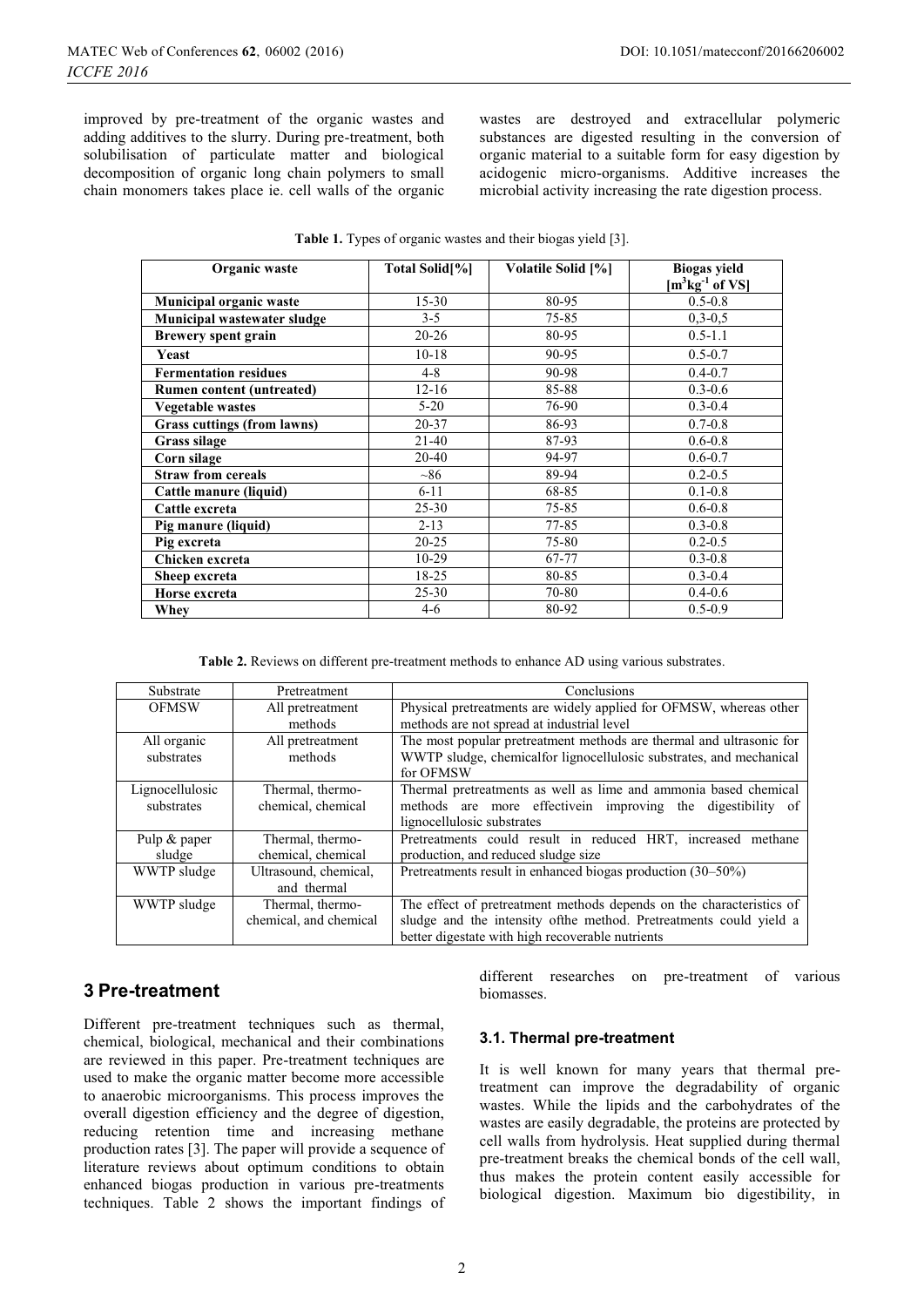percentage, means the maximum percentage of substrate chemical oxygen demand (COD) that can be converted to methane, was calculated by El-Mashad et al [4]. Effect of thermal pre-treatment is studied in a wide range of temperatures ranging from 60to 270 ºC. In practice, the optimum temperature for the pre-treatment process is  $160-180$ °C and treatment time between 30 to 60min. Pressure associated with it may vary from 600 to 2500kPa. Various researches on thermal pre-treatment have been conducted to verify this conclusion. Bougrier et al compared the thermal pre-treatment (130º C, pH=10, 150ºC and 170ºC during 30min) performance of waste activated sludge obtained from urban wastewater plants with untreated sludge. The results suggested that there was positive effect on solubilisation rates and methanization rate when thermal pre-treatment was performed [5].

Haug et al. worked on thermal treatment at low temperatures in order to improve digestibility of the waste and it also helped them to avoid the problems that occurred with high temperature thermal pre-treatment.

Their experiments showed that the effect on digestibility of activated sludge was high at 175ºC. The anaerobic digestion of the thermally pre-treated biomass at this temperature resulted in an increased methane production of 60-70% and higher temperatures led to decrease in methane production [6].

#### **3.2 Chemical pre-treatment**

Chemical pre-treatment is an efficient and cost-effective method to hydrolyze the cell walls and thus increase solubility of the organic matter contained within the cells. According to different principles, chemical treatment methods can be classified into acid and alkaline oxidation. The most frequent oxidative methods are ozonation and peroxidation.

## **3.3 Colour illustrations**

You are free to use colour illustrations for the online version of the proceedings but any print version will be printed in black and white unless special arrangements have been made with the conference organiser. Please check with the conference organiser whether or not this is the case. If the print version will be black and white only, you should check your figure captions carefully and remove any reference to colour in the illustration and text. In addition, some colour figures will degrade or suffer loss of information when converted to black and white, and this should be taken into account when preparing them.

## *3.3.1 Ozonation*

Ozone is a strong cell-lytic agent, which can destroy the microorganisms present in activated sludge and oxidize the organic substances released from the cells [7]. Among the techniques to disintegrate sludge, ozonation of sludge is one of the effectual way and yields the utmost degree of disintegration. Ozonation process changes the

characteristics of the sludge greatly. The sludge biodegradation is affected by the amount of ozone. Several researchers have investigated the impact of ozone amount on sludge biodegradation. Ozonation treatment has two counter effects: degradation of molecules and cell structures which is responsible for the increase in biogas production and oxidation of organic molecules which is responsible for the decreases in biogas production [10]. According to Weemaes et al. the biogas yield increased by 80% with ozone treatment of 0.1 g O3/g COD; the effect was not evident at higher concentration of ozone [7]. A review of studies on the combination of ozonation with activated sludge process was proposed by Chu et al [8].

#### *3.3.2 Peroxidation*

Several peroxidation techniques, including the popular Fenton peroxidation and novel reactions of peroxymonosulphate (POMS) and dimethyldioxirane (DMDO), can achieve a transformation of available COD into soluble BOD enhancing the biogas production. Fenton pre-treatment disintegrates extracellular polymeric substances and breaks cell walls, releasing intracellular water. Hence increasing the soluble COD and BOD in the sludge water. Low pH value required is the major disadvantage of this method. Dewil et al. studied biogas generation by treating sludge with Fenton peroxidation, DMDO and POMS techniques on laboratory scale. The results showed a maximum increase of 75% with Fenton, while the biogas production became twice by PMOS and by DMDO method biogas production was increased by a factor of 2.5[9].

#### **3.4 Thermo-chemical pre-treatment**

Alkali treatment combined with thermal treatment is called thermochemical treatment. There is no agreement on the efficiency of this method. Kim et al. showed that the order of effectiveness in sludge solubilization was NaOH>KOH>Mg(OH)2 and Ca(OH)2, whereas Penaud et al. demonstrated that pre-treatment with KOH was more efficient than using NaOH and observed no effect on the biodegradability [10]. Haug et al. determined a decrease in biodegradability of 60%[6]. Tanaka et al. showed that thermo chemical pre-treatment significantly raised the biodegradability upto 230%. It's noted that thermo chemical method gives the best result compared with thermal, chemical, ultrasonic methods under same conditions. Valo et al. tested the COD removal rates and biogas production under two conditions (thermal treatment at 170º C and thermo-chemical at 130 º C with  $PH = 10$  for 30 min). They found that the COD removal rates were significantly increased compared with the untreated raw sludge, being 71% and 60% of raw sludge COD, respectively, while the biogas generations were increased by 54% and 74% [11].

#### **3.5 Mechanical pre-treatment**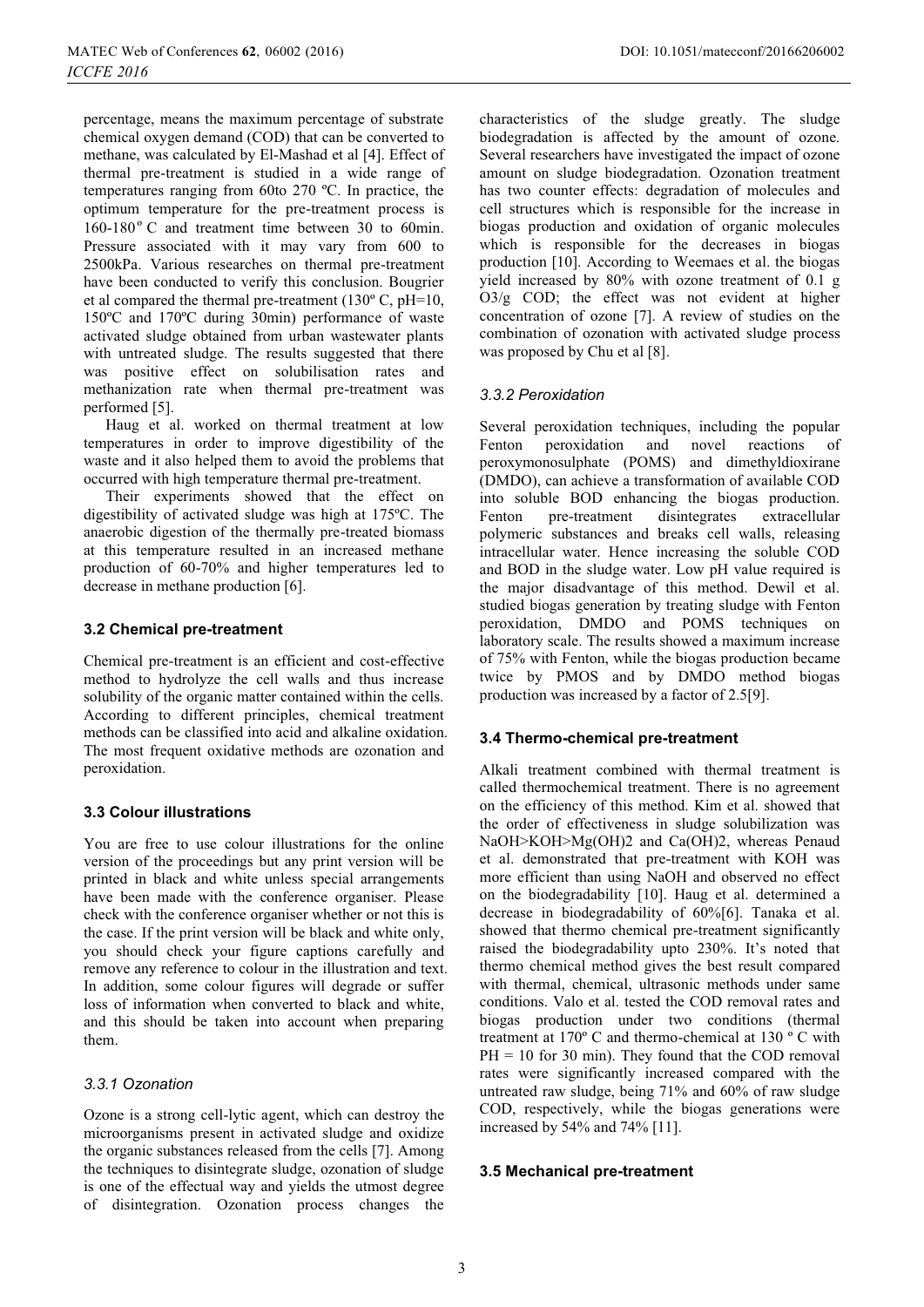Mechanical pre-treatment favours solubilisation of particulate matters in liquid state which in turn improves the yield of the biomass. In general, in mechanical pretreatment the most often techniques used are ultrasonic pre-treatment, grinding and high pressure homogenization. By these methods, the aim is to increase the degradability of organic matters by disrupting the flocs and/or lysing the bacterial cells.

### *3. .1 Ultrasonic pre – treatment 5*

Ultrasonication is an effective and promising method to improve the biodegradability of the sludge. This method has several inherent advantages such as efficient sludge disintegration (>95%), improvement in biodegradability and bio solids quality, increase in methane production, reduction in retention time, sludge reduction and energy recovery [12]. This method enhances the sludge digestibility by disrupting the chemical, physical and biological properties of the sludge. Ultrasonic treatment accelerates the hydrolysis reactions by disrupting cell walls. The bacterial cells are divided by pressure waves and cavitations produced by ultrasonic generator leading to extraction of intracellular organic elements. The of sludge particles obtained from ultrasonication treatment will boost subsequent acidogenesis, acetogenesis and methanogenesis reactions leads to an enhanced methane production and reduction of sludge volume [13]. Wang et al. showed that the methane generation was increased by12%, 31%, 64% and 69% with corresponding ultrasonic pre-treatment of 10minutes, 20 minutes, 30 minutes and 40 minutes, respectively. The optimum pre-treatment for enhancing the methane generation should be approximately 30 min.

#### *Grinding 3.5.2*

One dominant pre-treatment technique is the wet milling, which is more of a grinding method. Wet milling uses small beads to break cell walls, the size of the beads used are thus critical for maximal sludge disintegration. Of several milling devices, the ball mill using small diameter (0.2-0.275 mm) balls has the best performance [13]. During grinding sludge is pressed through a conical or cylindrical space with shear-stresses high enough to break the bacterial cell walls.

#### *High pressure homogenizer 3.5.3*

One of the most frequently used methods on large-scale is high pressure homogenization, compressing the sludge to a pressure of 60 MPa [1]. The compressed suspension is then depressurized using a valve and projected against an impaction ring at very high speed. The cells are hereby subjected to turbulence, cavitations and shear stresses, resulting in cell disintegration. Lack of available literatures on mechanical pre-treatment, the methods mentioned above is not comprehensive. However, it's seen that their efficiency of improving anaerobic digestion of waste activated sludge is rather lower than other methods [14].

## **4 Additives**

Organic as well as inorganic chemicals can be added to improve methane gas production. Additives can increase microbial activity under different environmental conditions. Some organic substances are naturally available [15]. Usually additives are classified into organic and inorganic additives.

#### **4.1. Inorganic Additives**

There are many inorganic additives for example, iron salt that enhances gas production. Different salts were added to the slurry at different concentrations; FeSO4 was added at 50 mM, FeCl3 at 70μM. The addition of magnesium and calcium salts increased methane generation and avoided slurry foaming [15]. Malik et al. obtained an increased biogas production by 8–11% adding urea and diammonium phosphate to the sludge. Kumar et al.(1987) experiment on commercial charcoal Darco G-60 resulted in 17% and 34.7% increase in biogas yield in batch and semi continuous digesters, respectively. Nickel ions increase the methane production by 54%. Nickel was found to enhance the production up to 5 ppm. The optimum range appeared to be at 2.5 ppm in a water hyacinth-bovine waste substrate. The increase in biogas is due to the activity of nickel dependent metallo-enzymes involved in digestion [16]. Eosin blue dye at a concentration of 0.1 μM increased the biogas by 25-35% when mixed to manure slurry [17].

## **4.2. Organic Additives**

Organic additives can maintain favourable conditions for increased gas production in anaerobic digestion. These conditions include: inhibition of acetogenesis and methanogenesis, pH, etc. Powdered leaves of some plants such as gulmohar, leucacenaleucocephala, acacia auriculiformis, dalbergiasisoo and eucalyptus tereticonius have found to improve biogas yield by18- 40% [15]. Enhanced biogas production due to organic additives is due to the adsorption of substrate on the surface of the additive. Plant residues treated with  $1\%$ NaOH for 7 days combined with slurry manure at a weight ratio of 1:1 showed a twice increase in biogas production [17].

Tomato plant wastes when added to rabbit wastes improved methane production when the amount of tomato waste is more than 40% [18]. Plant waste like rice straw, corn stalks, cotton stalks and wheat straw when mixed with cattle manure increased gas production by 10- 80%. Addition of bean seeds, guar, black gram and guar gum at a rate of 1500 ppm in the biodegradation of mango processing wastes increased methane production significantly. The addition of organic and inorganic substances to slurry waste increases the efficiency of anaerobic digestion and methane gas production. Some additives can increase the gas production even by 80%. Most of these options are easy and economically viable.